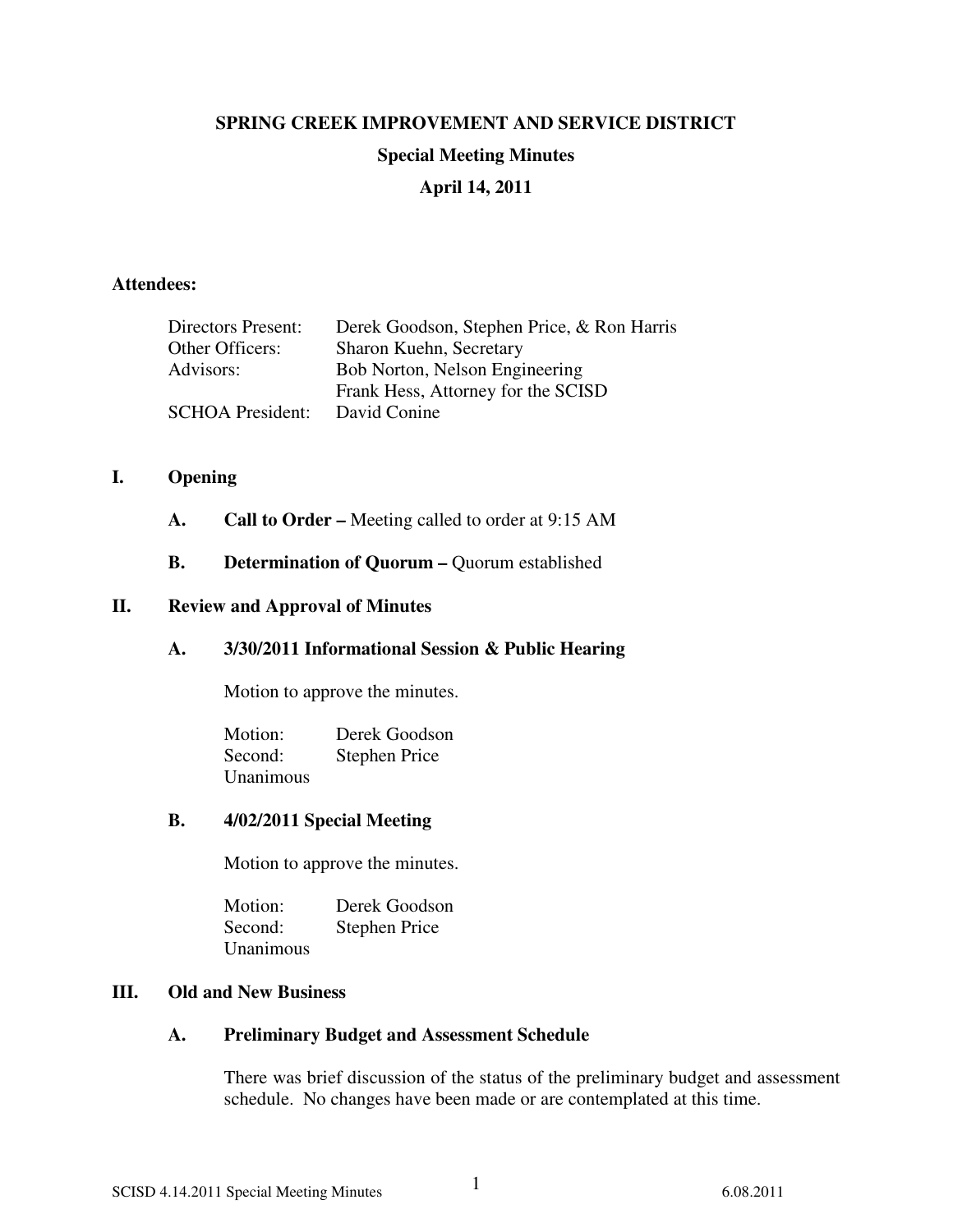# **B. Water Emergency Contingency Plan**

The current draft of the contingency plan developed by Bob Norton was discussed. Bob agreed to make some enhancements to the plan draft, based on the items discussed.

It was also agreed that steps will need to be taken during system replacement stages to alert the management and staff of the two resorts, Homeowners, and guests of the need to conserve water during this work. In addition, it was agreed that Homeowners need to be informed generally of the water emergency contingency plan.

# **C. State Loan Application**

1. Loan application package

Bob Norton reviewed the status of the loan application package. There was discussion about the total amount of loan requested. In connection with this discussion, Bob indicated that the estimated costs used in the application included a 10% contingency margin. Bob does not foresee any significant increases above the amounts used, additional expenses not recognized, or other issues that need to be reflected. There was also discussion of the potential steps that would need to be taken if there were a shortfall relative to the amount of the loan requested.

2. Resolution to authorize submission of application

The draft resolution prepared by Bob Norton to authorize submission of an application for a State loan was reviewed.

Motion to approve the resolution.

| Motion:   | <b>Stephen Price</b> |
|-----------|----------------------|
| Second:   | Derek Goodson        |
| Unanimous |                      |

3. Remaining submission steps for application

Remaining steps were discussed, with input from Bob Norton. Signatures were obtained from Officers for the loan application. Bob will send the documents to the State on 4.15.11 via FedEx.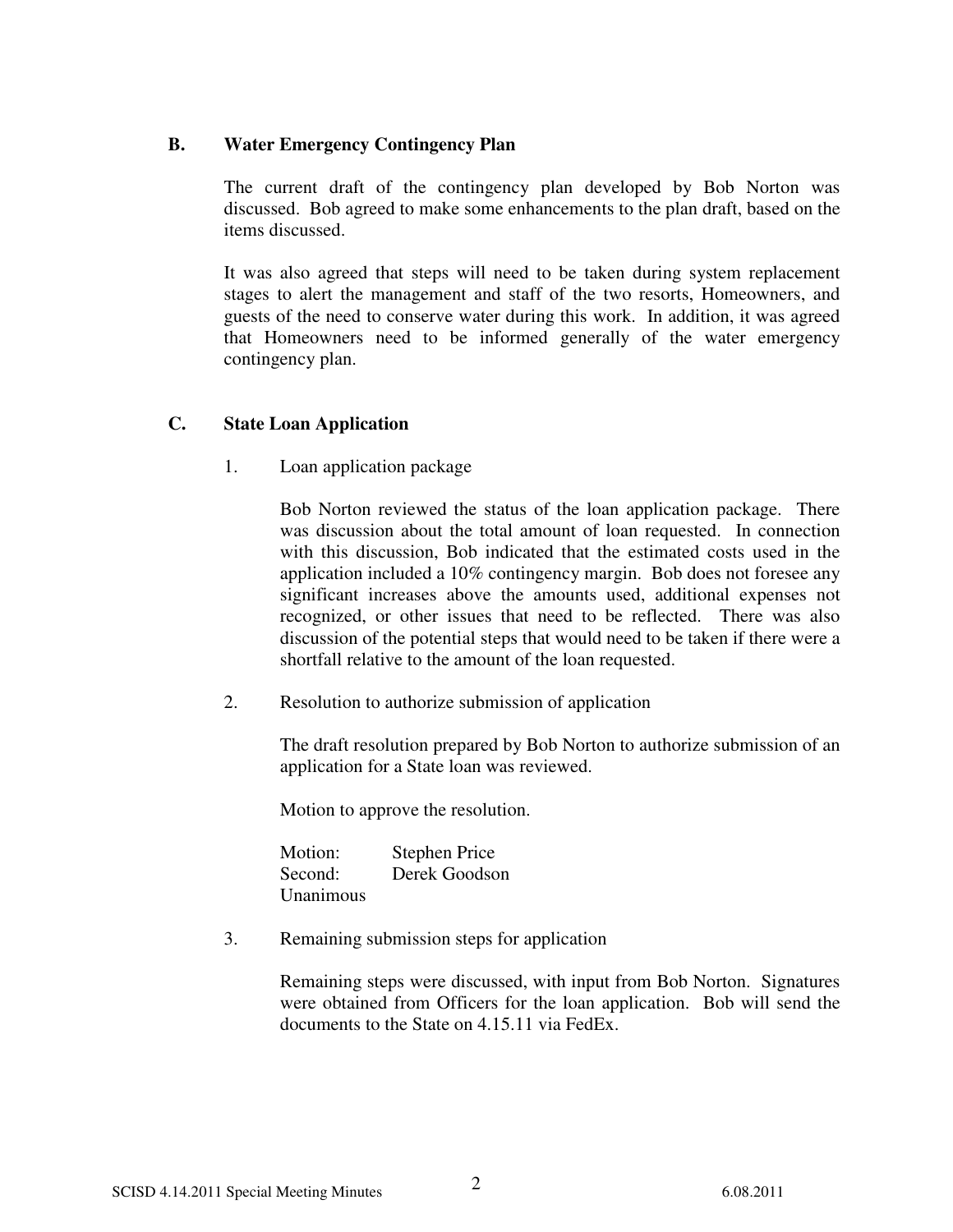4. Ballot mailing and related

Frank Hess reported that the ballots were mailed to electors on 4.12.11, and that the last day to receive ballots is election day, May 4, 2011. He also discussed the process to be followed as ballots are received, and the process for tallying results.

# **D. Water System Projects**

1. Spring 2011 work

Bob Norton discussed the process that he has been following in connection with bids for construction of the telemetry and relay towers. He has requested bids from three contractors.

Discussion ensued regarding the placement of relay towers for the new water system controls. Bob indicated that he expects to have options for discussion at our next meeting.

There was also discussion of the new service road needed to provide access to the water tank at the top of Ridge Road in the event of an emergency. It was recognized that there may be some impact on Ridge Road traffic during the construction of this access road. Stephen Price agreed to communicate the construction plan with those Homeowners in the immediate area that might be affected.

2. Water testing

It was confirmed that water quality is tested once a year, as required by environmental agencies. Results are to be distributed to all owners utilizing the water system, and to be available at the Front Desk should someone ask to see the report. There was some discussion regarding the format of the report and the ease of understanding it. Bob Norris offered to provide a template that enables the information to be reviewed in a way that is easier to understand.

## **E. D&O Insurance Coverage**

Derek Goodson reviewed the quote that he received for a policy providing a million dollars of D&O coverage. Discussion followed.

Motion to purchase the policy for D&O insurance coverage.

Motion: Derek Goodson